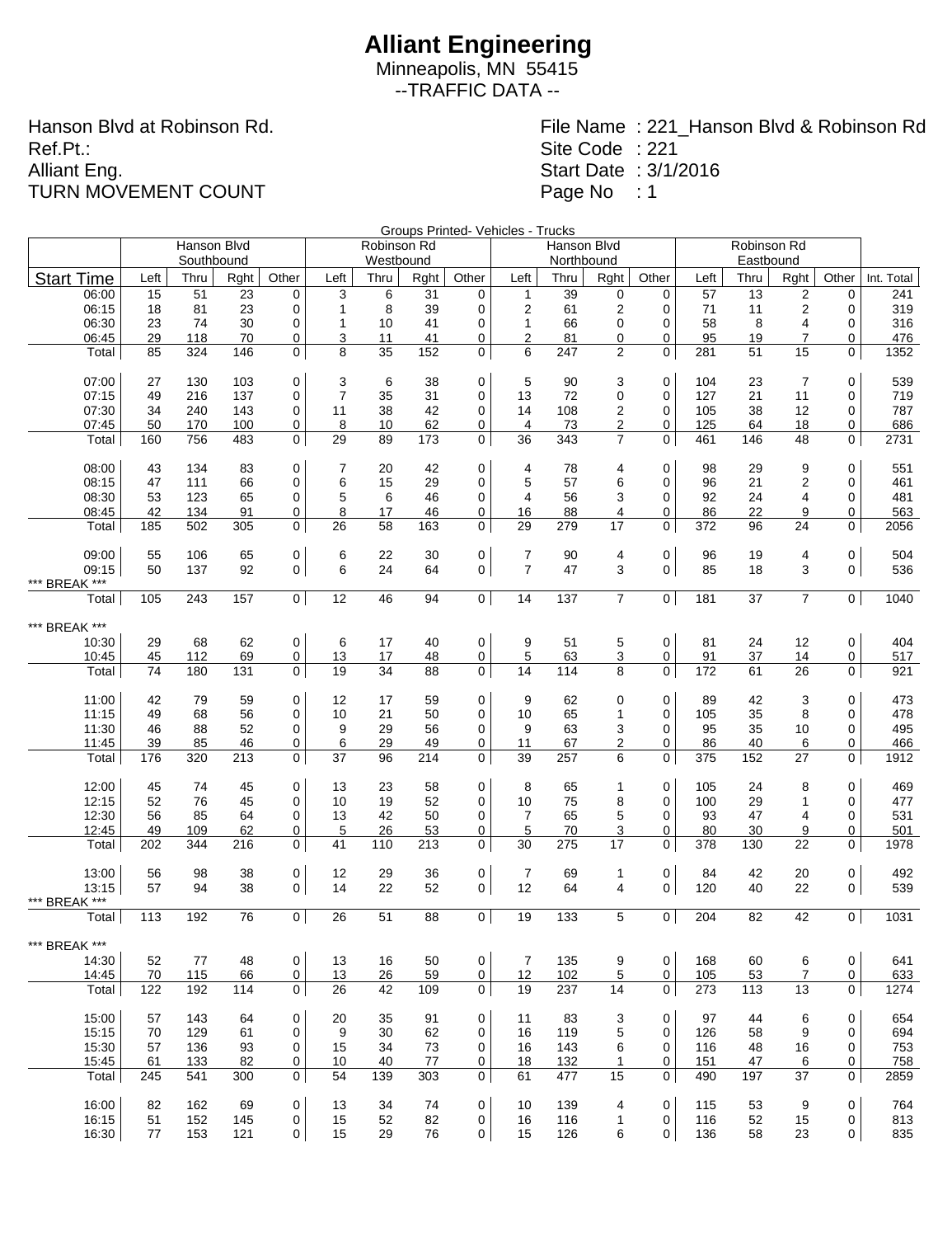Minneapolis, MN 55415 --TRAFFIC DATA --

Hanson Blvd at Robinson Rd. Ref.Pt.: Alliant Eng. TURN MOVEMENT COUNT

|                    |      |             |      |       |      |             |      | Groups Printed- Vehicles - Trucks |      |             |      |          |      |      |      |       |            |
|--------------------|------|-------------|------|-------|------|-------------|------|-----------------------------------|------|-------------|------|----------|------|------|------|-------|------------|
|                    |      | Hanson Blvd |      |       |      | Robinson Rd |      |                                   |      | Hanson Blvd |      |          |      |      |      |       |            |
|                    |      | Southbound  |      |       |      | Westbound   |      |                                   |      | Northbound  |      |          |      |      |      |       |            |
| <b>Start Time</b>  | Left | Thru        | Rght | Other | Left | Thru        | Rght | Other                             | Left | Thru        | Rght | Other    | Left | Thru | Rght | Other | Int. Total |
| 16:45              | 75   | 127         | 104  | 0     | 20   | 36          | 73   | 0                                 | 14   | 119         | 5    | 0        | 154  | 77   | 2    | 0     | 806        |
| Total              | 285  | 594         | 439  | 0     | 63   | 151         | 305  | 0                                 | 55   | 500         | 16   | 0        | 521  | 240  | 49   | 0     | 3218       |
|                    |      |             |      |       |      |             |      |                                   |      |             |      |          |      |      |      |       |            |
| 17:00              | 95   | 201         | 107  | 0     | 14   | 41          | 77   | 0                                 | 13   | 136         | 2    | 0        | 111  | 47   | 8    | 0     | 852        |
| 17:15              | 44   | 202         | 86   | 0     | 10   | 27          | 59   | 0                                 | 8    | 102         | 4    |          | 166  | 44   | 5    |       | 757        |
| 17:30              | 50   | 161         | 89   | 0     | 11   | 32          | 60   | 0                                 | 10   | 108         | 6    |          | 130  | 44   | 6    |       | 707        |
| 17:45              | 51   | 162         | 82   | 0     | 9    | 36          | 53   | 0                                 | 19   | 107         | 3    |          | 124  | 69   | 5    |       | 720        |
| Total              | 240  | 726         | 364  | 0     | 44   | 136         | 249  | 0                                 | 50   | 453         | 15   | 0        | 531  | 204  | 24   | 0     | 3036       |
|                    |      |             |      |       |      |             |      |                                   |      |             |      |          |      |      |      |       |            |
| <b>Grand Total</b> | 1992 | 4914        | 2944 | 0     | 385  | 987         | 2151 | 0                                 | 372  | 3452        | 129  | 0        | 4239 | 1509 | 334  | 0     | 23408      |
| Apprch %           | 20.2 | 49.9        | 29.9 | 0     | 10.9 | 28          | 61.1 | 0                                 | 9.4  | 87.3        | 3.3  | 0        | 69.7 | 24.8 | 5.5  |       |            |
| Total %            | 8.5  | 21          | 12.6 | 0     | 1.6  | 4.2         | 9.2  | 0                                 | 1.6  | 14.7        | 0.6  | 0        | 18.1 | 6.4  | 1.4  | 0     |            |
| Vehicles           | 1969 | 4834        | 2902 | 0     | 380  | 947         | 2083 | 0                                 | 354  | 3341        | 124  | $\Omega$ | 4131 | 1472 | 319  | 0     | 22856      |
| % Vehicles         | 98.8 | 98.4        | 98.6 | 0     | 98.7 | 95.9        | 96.8 | 0                                 | 95.2 | 96.8        | 96.1 |          | 97.5 | 97.5 | 95.5 | 0     | 97.6       |
| Trucks             | 23   | 80          | 42   | 0     | 5    | 40          | 68   | 0                                 | 18   | 111         | 5    | $\Omega$ | 108  | 37   | 15   |       | 552        |
| % Trucks           | 1.2  | 1.6         | 1.4  | 0     | 1.3  | 4.1         | 3.2  | 0                                 | 4.8  | 3.2         | 3.9  | 0        | 2.5  | 2.5  | 4.5  | 0     | 2.4        |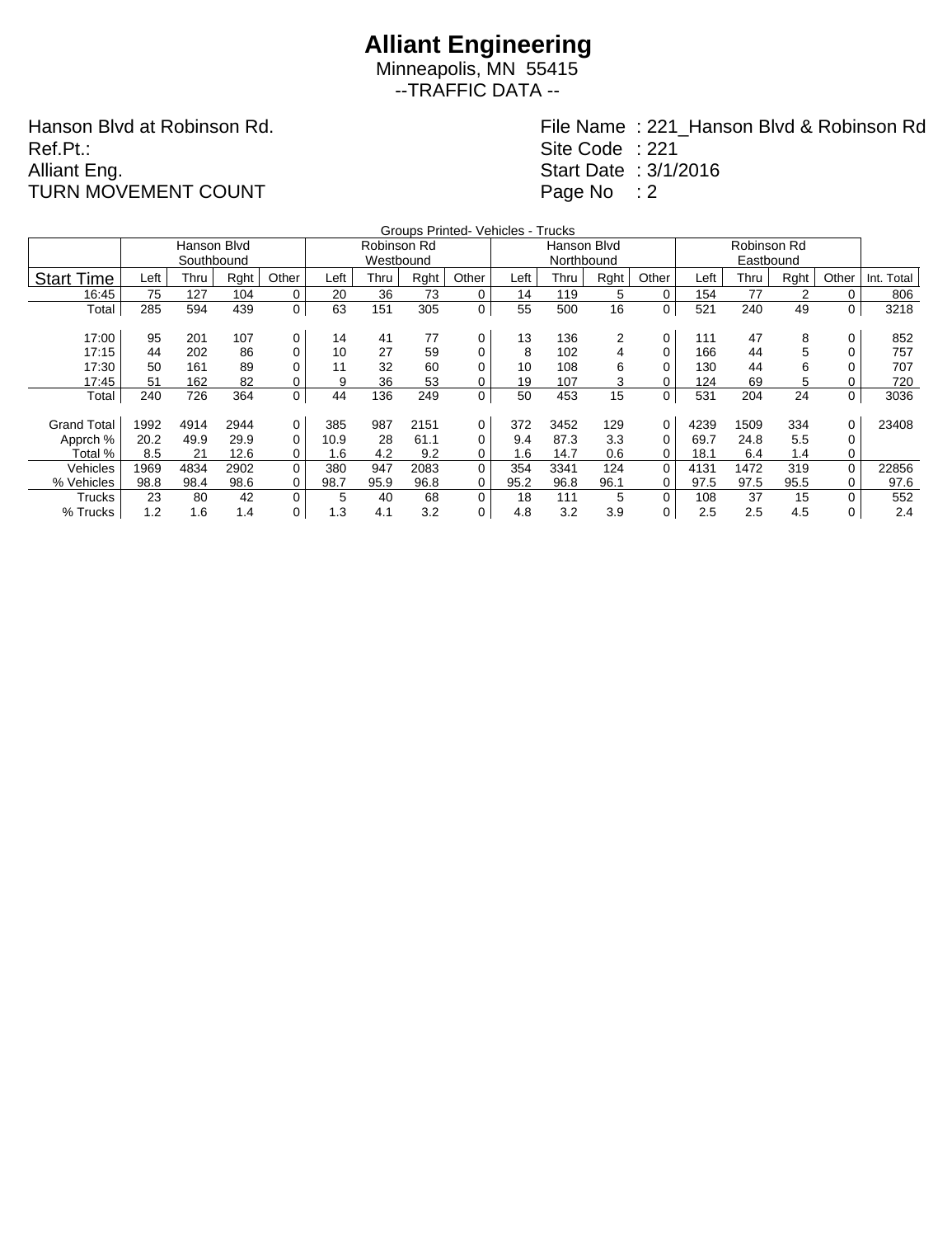Minneapolis, MN 55415 --TRAFFIC DATA --

Hanson Blvd at Robinson Rd. Ref.Pt.: Alliant Eng. TURN MOVEMENT COUNT

|                                                      | Hanson Blvd |      |      |       |            |      | Robinson Rd |      |          |            |      |            | Hanson Blvd |          |            |      |      |           | Robinson Rd |            |            |  |  |  |
|------------------------------------------------------|-------------|------|------|-------|------------|------|-------------|------|----------|------------|------|------------|-------------|----------|------------|------|------|-----------|-------------|------------|------------|--|--|--|
|                                                      | Southbound  |      |      |       |            |      | Westbound   |      |          |            |      | Northbound |             |          |            |      |      | Eastbound |             |            |            |  |  |  |
| <b>Start Time</b>                                    | ∟eft        | Thru | Raht | Other | App. Total | Left | Thru        | Rght | Other    | App. Total | Left | Thru       | Rght        | Other    | App. Total | Left | Thru | Rght      | Other       | App. Total | Int. Total |  |  |  |
| Peak Hour Analysis From 06:00 to 11:45 - Peak 1 of 1 |             |      |      |       |            |      |             |      |          |            |      |            |             |          |            |      |      |           |             |            |            |  |  |  |
| Peak Hour for Entire Intersection Begins at 07:15    |             |      |      |       |            |      |             |      |          |            |      |            |             |          |            |      |      |           |             |            |            |  |  |  |
| 07:15                                                | 49          | 216  | 137  |       | 402        |      | 35          | 31   |          | 73         | 13   | 72         |             |          | 85         | 127  | 21   | 11        |             | 159        | 719        |  |  |  |
| 07:30                                                | 34          | 240  | 143  |       | 417        | 11   | 38          | 42   | 0        | 91         | 14   | 108        | 2           |          | 124        | 105  | 38   | 12        | 0           | 155        | 787        |  |  |  |
| 07:45                                                | 50          | 170  | 100  |       | 320        | 8    | 10          | 62   | 0        | 80         | 4    | 73         | ົ           |          | 79         | 125  | 64   | 18        | 0           | 207        | 686        |  |  |  |
| 08:00                                                | 43          | 134  | 83   |       | 260        |      | 20          | 42   |          | 69         | 4    | 78         |             |          | 86         | 98   | 29   | 9         | $\Omega$    | 136        | 551        |  |  |  |
| <b>Total Volume</b>                                  | 176         | 760  | 463  |       | 1399       | 33   | 103         | 177  |          | 313        | 35   | 331        | 8           | 0        | 374        | 455  | 152  | 50        | 0           | 657        | 2743       |  |  |  |
| % App. Total                                         | 12.6        | 54.3 | 33.1 |       |            | 10.5 | 32.9        | 56.5 | $\Omega$ |            | 9.4  | 88.5       | 2.1         | $\Omega$ |            | 69.3 | 23.1 | 7.6       | $\Omega$    |            |            |  |  |  |
| PHF                                                  | .880        | .792 | .809 | .000  | .839       | .750 | .678        | 714  | .000     | .860       | .625 | .766       | .500        | .000     | .754       | .896 | .594 | .694      | .000        | .793       | .871       |  |  |  |